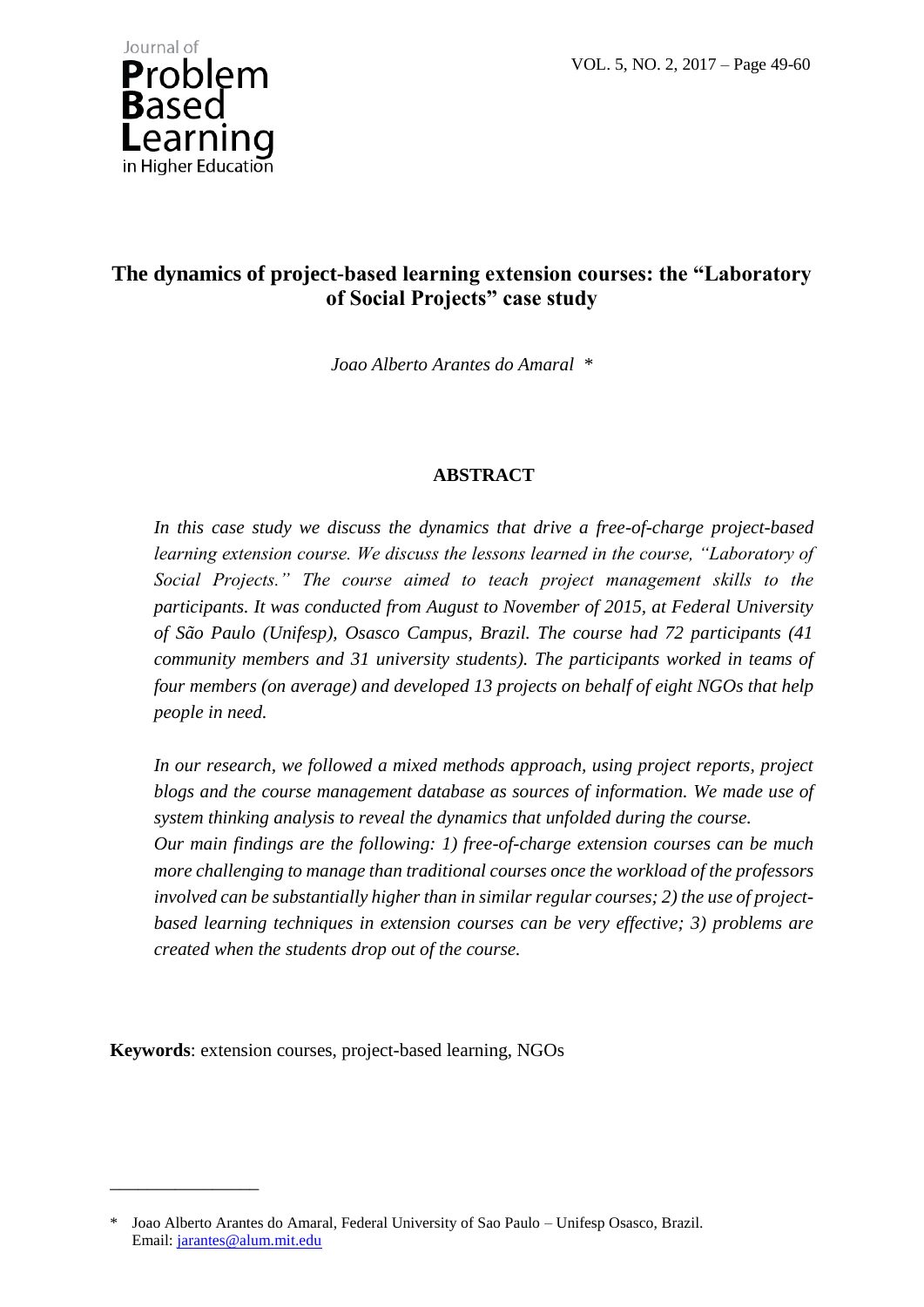### **DESCRIPTION OF THE CONTEXT**

Brazilian public universities provide regular courses to its graduate and undergraduate students. In addition to that, the universities also offer courses to the broader community. These courses are called 'extension courses.' They can be free of charge or not depending on the course organizer's decision. The extension courses are offered to anyone (community members or university students) interested in them. These courses do not count as credit for university students.

This case study analyzes, "Laboratory of Social Projects," a 30-hour free-of-charge course offered to community members and university students. This course was designed with the objective of developing the project management skills of its participants. In addition to that, the course was planned to allow knowledge-sharing among the participants. The participants were grouped in teams of four people (on average) on projects that could lead to the creation of products and services to benefit eight institutional university partners (NGOs that help people in need). The teams were formed in three different arrangements—university students and community members, only community members, and only university students.

Although the course was open to the broader community, the course organizer (a university professor) made efforts to invite people from the community that work in NGOs and who wanted to improve their project management skills.

All of the course participants who completed the course with success received a university certificate. This certificate brought benefits to all participants in different ways. The community members may have used the certificate to improve their curriculum vitae, to get a promotion in their career, and to improve their future employability. The university students may have used the certificate to fulfill the hours of complementary activities (HCA thereafter) demanded by Unifesp.

#### **THEORETICAL FRAMEWORK**

Partnerships between universities and communities have recently been gaining more attention from scholars (Bouillion & Gomez, 2001; Kearney, Wood, & Zuber-Skerritt, 2013). Scholars point out that partnerships that involve universities and NGOs may bring benefits not only to the NGOs and the university, but also to the broader community (Arantes do Amaral & Okazaki, 2016; de Figueiredo, Keffer, Barrientos, & Gonzalez, 2013; Mendenhall & Anderson, 2013). Researchers (Arantes do Amaral & Matsusaki, 2016) have described arrangements between academia and NGOs by means of project-based learning centered courses. However, it seems that there is still a lack of information about project-based learning extension courses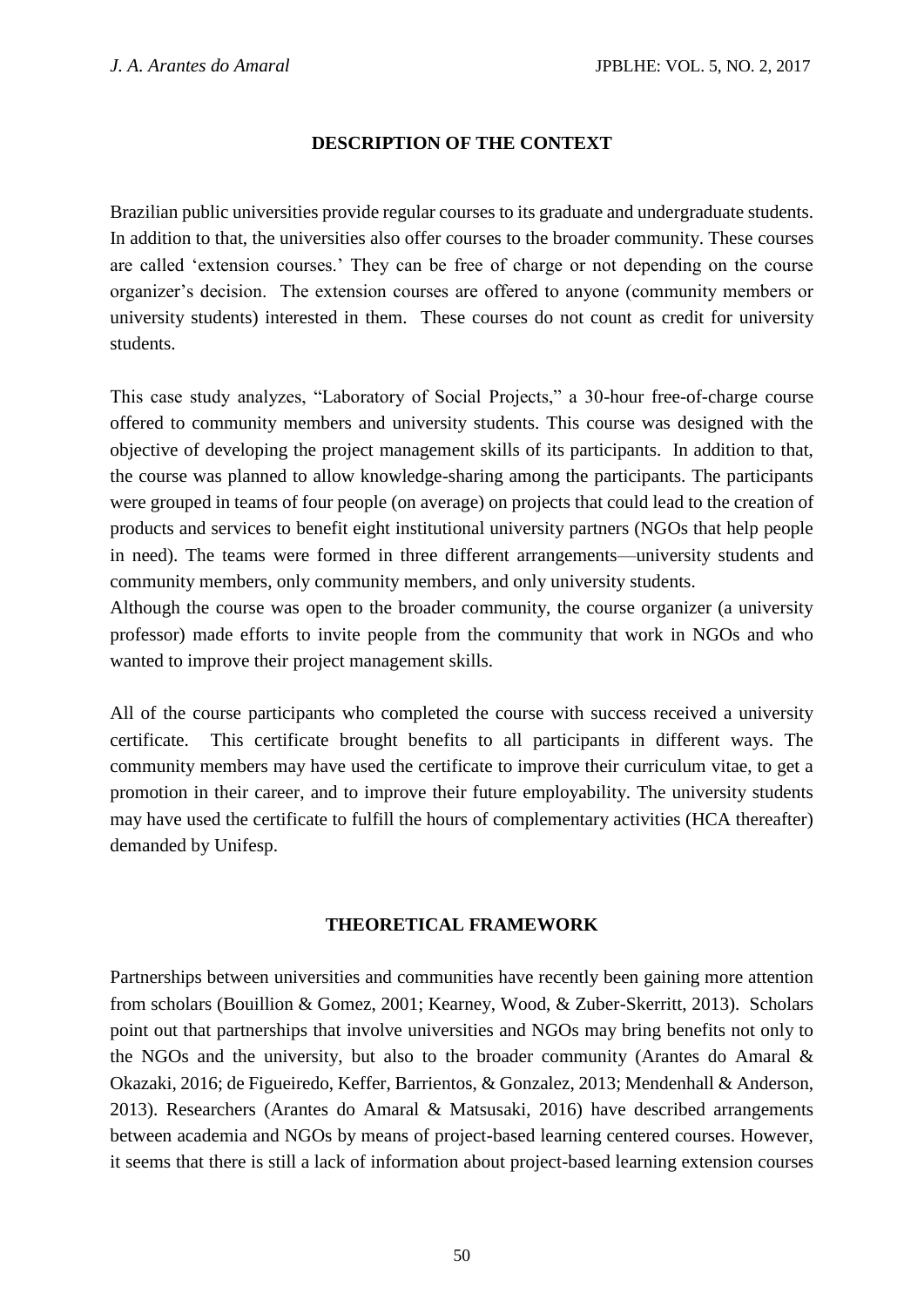that involve the joint efforts of community members and university students on behalf of NGOs and the broader community. This case study aims to address this gap.

In our research we followed a mixed method approach. This research method joined the essential characteristics of quantitative and qualitative research approaches (Johnson, Onwuegbuzie, & Turner, 2007). We collected the data (quantitative and qualitative) from the project reports, from the project blogs and from the course management database.

The project report was compiled from the teams' answers to eighteen questions. We asked them open-ended questions such as what motivated them to choose the NGO, what was the scope of the project, what were the project's main characteristics, what were the problems they faced, what they did to overcome the problems, what were the main lessons learned during the project, how they managed the conflicts, how the fundraising strategies worked, how many hours they spent working in the project, what they had learned working in a real project with a real client, how the relationship with the client was, and what they would recommend to improve the course. We also asked each team attach the evaluation done by the client (an email with the comments from NGO representative) to the final project report.

We also asked the students to create a project blog. Each blog included complementary information, such as the details of what the students had done in the project on a weekly basis. The blogs also included the project management plans and management tools created (such as the project's status reports, the project's charter, the work breakdown structure, the responsibility matrix, the risk management plan, the communication plan).

In addition, we also collected data from our course management database (thereafter CMD). In our database we registered information related to the time we spent organizing and managing the course. Here we included information such as the number of hours we spent proposing the course, obtaining the necessary university approvals and answering the students' emails.

We analyzed the qualitative data following the five-phased cycle method, as proposed by Yin (2015). We analyzed the quantitative data by means of basic statistics, counting the occurrence of variables and organizing them by means of histograms.

We use a system dynamics tool, causal loop diagram, in order to connect our findings of both research approaches.

# **CONCRETE IMPLEMENTATION AND ACTIONS**

Planning for the "Laboratory of Social Projects" course began in June 2015. The course was planned to take over 15 weeks; each week, the students would have classes that were two hours long. The course was limited to 140 students.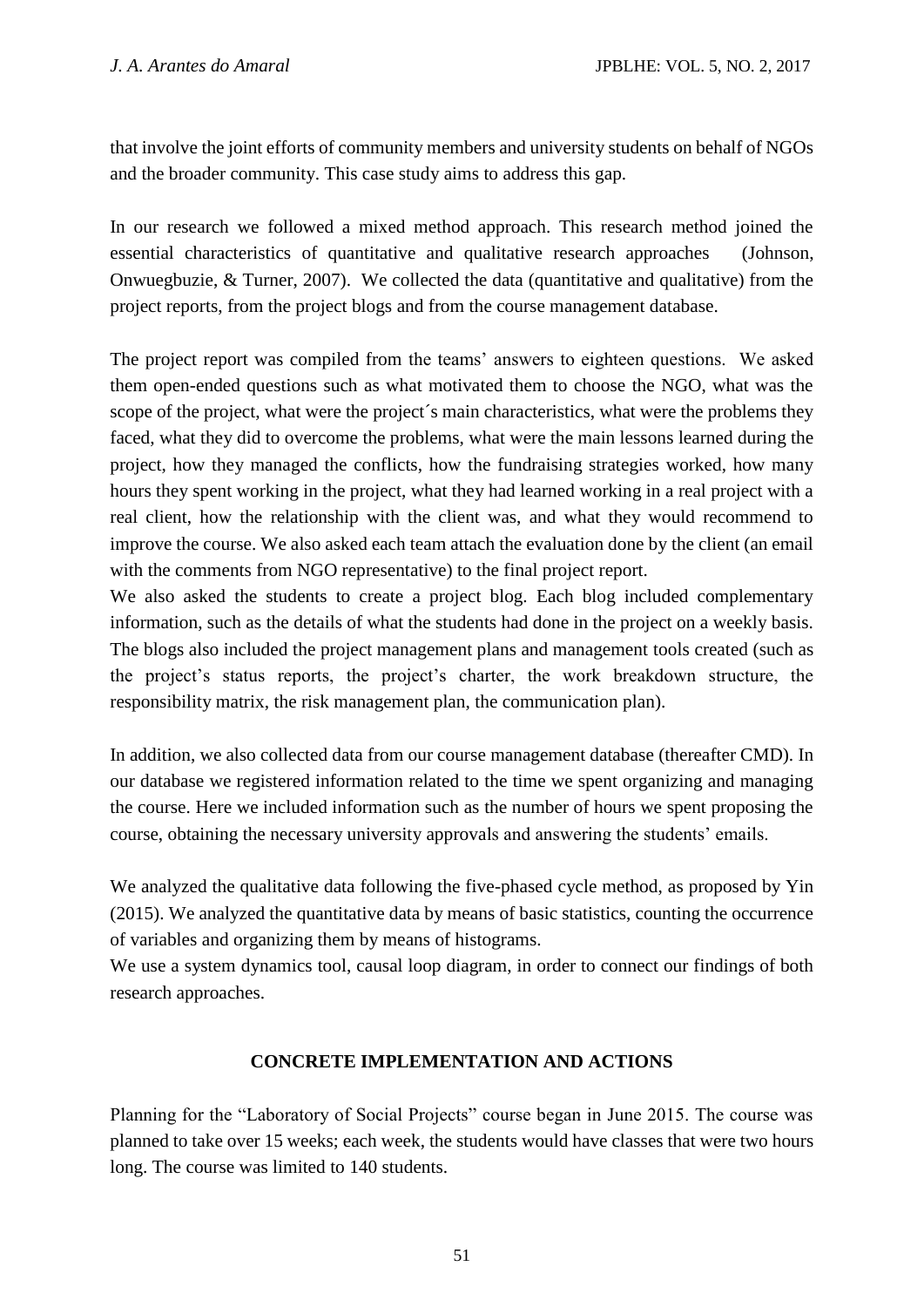Getting the university's endorsement for this course was not an easy task. The professor had to write the course proposal, fill out several forms, and submit them to the Extension Chamber (a chamber of the university that overseas all the extension courses offered by professors of Unifesp Osasco Campus). However, the extension chamber only meets once a month: therefore, the proposal had to be submitted two months before the beginning of the course. It took one month to get the approval. After that, the professor had to get the signatures from the campus directors, and then submit the proposal to the Dean of Extension's Chamber, who would approve the course and make the course available for enrollment on the university website. This process was, again, bureaucratic and time consuming; it took another month to get the authorization.

Meanwhile, the professor also contacted the institutional partners—the NGOs with whom he had worked—in order to learn of their needs and translate them into the project themes. He also worked on creating an enjoyable learning environment (ELE thereafter). He built the course's website with all the information that students would need: a page with the course basic information (schedule, course rules, approval criteria), a page with the list of the project's themes, a page with the course's videos/lectures, a page with the links to all institutional partners.

After getting the authorization of the Dean of Extension's Chamber, the course was made available on the university's website allowing the people interested on it to enroll.

The professor then sent emails to 120 NGOs that worked with people in need, telling them about the course and inviting their members to enroll. The professor also sent emails to university students, letting them know about the course. Three days after offering the course on the university's website, the course had 140 people enrolled. The professor contacted the Dean of Extension's Chamber representative and asked for the list of emails of all people enrolled in the course. Based on this list, the professor sent an email to each one, asking them for specific information (such as his/her academic background and work experience), and for permission to create a personal webpage with this information. The idea was that the course website would allow the students to know more about each other. This knowledge would help the students create groups based on their affinities. The creation of ELE took a lot of time and energy.

The course was scheduled to follow the academic year schedule: it would begin the first week the August. However, the university's administrative staff began a strike just at the beginning of that month. Despite this problem, the course began as planned on August 5th.

The strike created a major problem for the course: it was very difficult for the professor to reserve the auditorium—the only space suitable for a course with so many students. The strikers took the reservation system down; therefore, the professors who wanted to use the auditorium had to negotiate with each other. It created a great deal of confusion and conflict. During the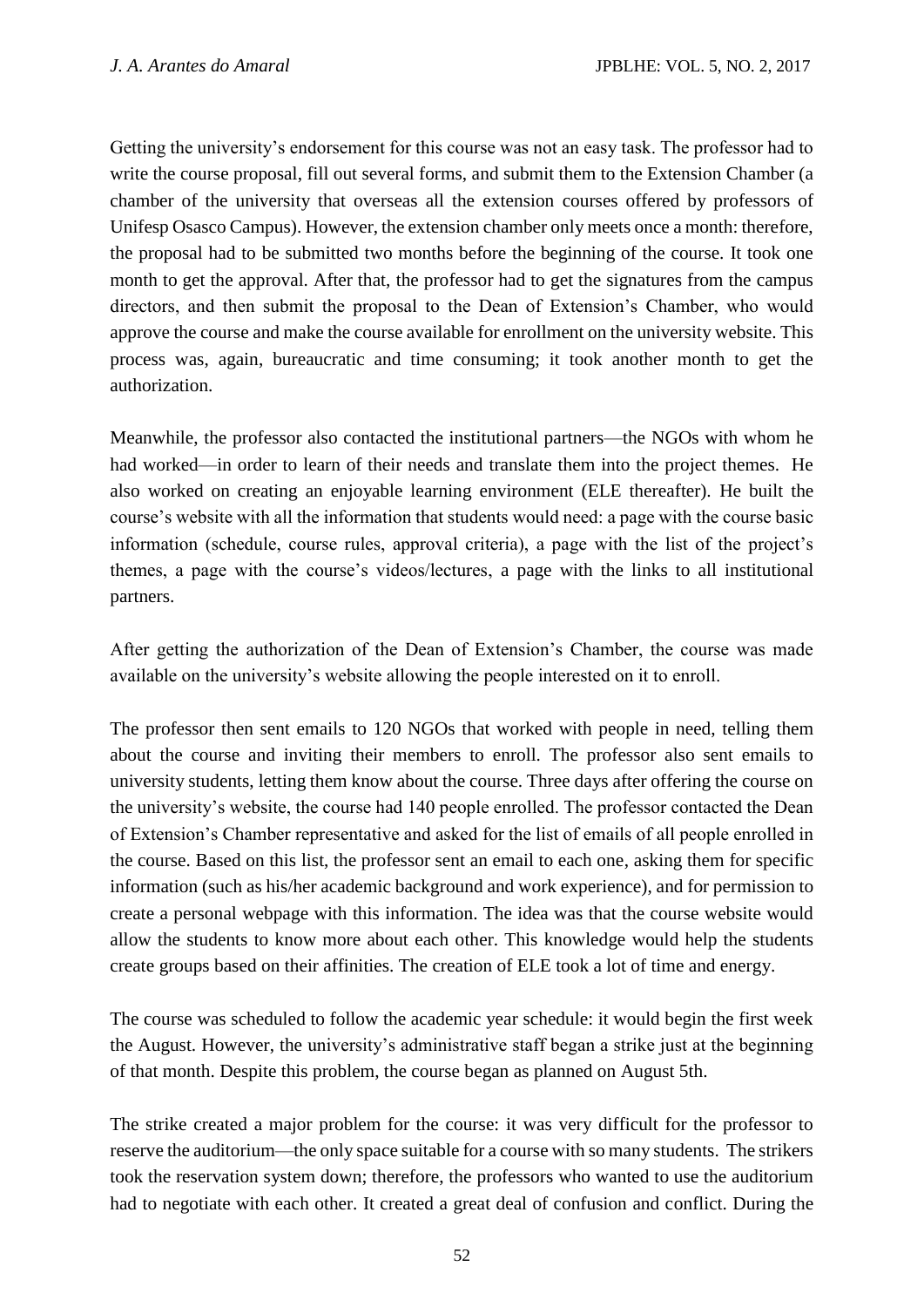course, the participants had to be moved back and forth, from the auditorium to a regular classroom, depending on the auditorium's availability. In order to resolve this problem, the professor asked for support from the Academic Director; however, the director did not have power to overcome the strike and give support. This was a problem that almost jeopardized the entire course.

The course followed a PBL approach: in each class the students learned only the project management theory necessary for the next step of the project (Table 1). During the course, each team presented the project status to the professor and to the other teams on three occasions: in the fifth week of the course, the tenth week, and at the final class (15th week). Outside the classroom, the students developed several project-related activities, such as meetings with NGO representatives, fundraising actions, development project plans among many other activities. Each team had a project blog; the blog made available all project-related information.

| Week           | Lecture content                                           | Deliverable for next week (on the   |  |
|----------------|-----------------------------------------------------------|-------------------------------------|--|
|                |                                                           | project's blog)                     |  |
| $\mathbf{1}$   | Course overview; project management basic                 | Group composition and the project's |  |
|                | characteristics                                           | blog                                |  |
| $\overline{c}$ | How to create a project chart                             | Project chart                       |  |
| $\overline{3}$ | How to create a fundraising plan                          | Fundraising plan                    |  |
| $\overline{4}$ | How to create a work breakdown structure (WBS)            | <b>WBS</b>                          |  |
| 5              | How to create a project network of activities             | PERT/CPM project network            |  |
|                | (PERT/CPM)                                                | First project status report         |  |
| 6              | How to define the team members' responsibilities and to   | Matrix of responsibilities          |  |
|                | create and a matrix of responsibilities                   |                                     |  |
| $\overline{7}$ | How to manage risks and how to create a risk              | Risk management plan                |  |
|                | management plan                                           |                                     |  |
| 8              | How to create a communication plan                        | Communication plan                  |  |
|                |                                                           |                                     |  |
| 9              | How to control the project, using Earned Value Analysis   | <b>EVA</b>                          |  |
|                | (EVA)                                                     |                                     |  |
| 10             | How to assure project quality; how to create a project's  | Project management plan             |  |
|                | quality management plan                                   | Second project status report        |  |
| 11             | How to manage risks and how to create a risk              | Risk management plan                |  |
|                | management plan                                           |                                     |  |
| 12             | How to create a work breakdown structure (WBS)            | <b>WBS</b>                          |  |
| 13             | How to create a project network of activities             | Project network of activities       |  |
|                | (PERT/CPM)                                                |                                     |  |
| 14             | How to close the project; how to create a lessons learned | Lessons learned catalog             |  |
|                | catalogue                                                 |                                     |  |
| 15             | Project Wrap-up                                           | Presentation of the final project's |  |
|                |                                                           | status report                       |  |

Table 1. Course planning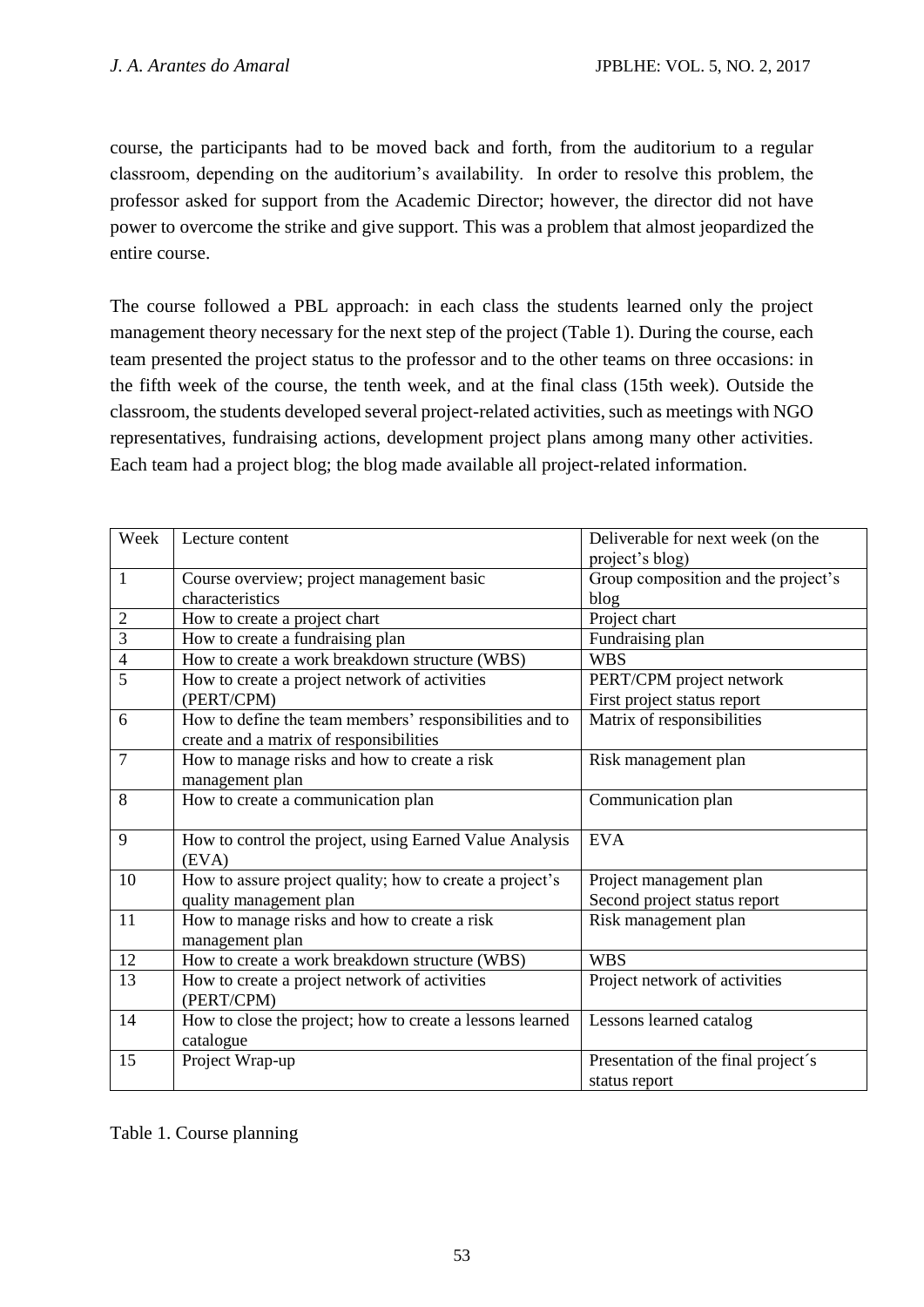Of the 140 enrolled, only 72 showed up. Of this 72, 17 participants (5 university students and 12 community members) dropped the course during the semester. It caused a lot of problems for the projects; the teams had to adjust their plans, distributing the tasks to the students who did not give up. Nevertheless, despite all these problems, the 55 participants were able complete the course successfully.

# **RESULTS AND REFLECTIONS**

There were 13 projects accomplished on behalf of eight different NGOs (Table 2). Approximately 70% of the projects (nine projects) succeeded (the students were able to create the product/service required) and 30% failed (four projects). We consider a project as a failure if:

- 1) The team was not able to prove, through their project report and project blog, that the project did create (even partially) the product or service that it aimed to create, and
- 2) The project report and project blog were incomplete, and failed to provide information about the project´s activities and the project´s plans.

On average, the teams had four members. Five teams were mixed, five teams had only community students and three teams had only university students.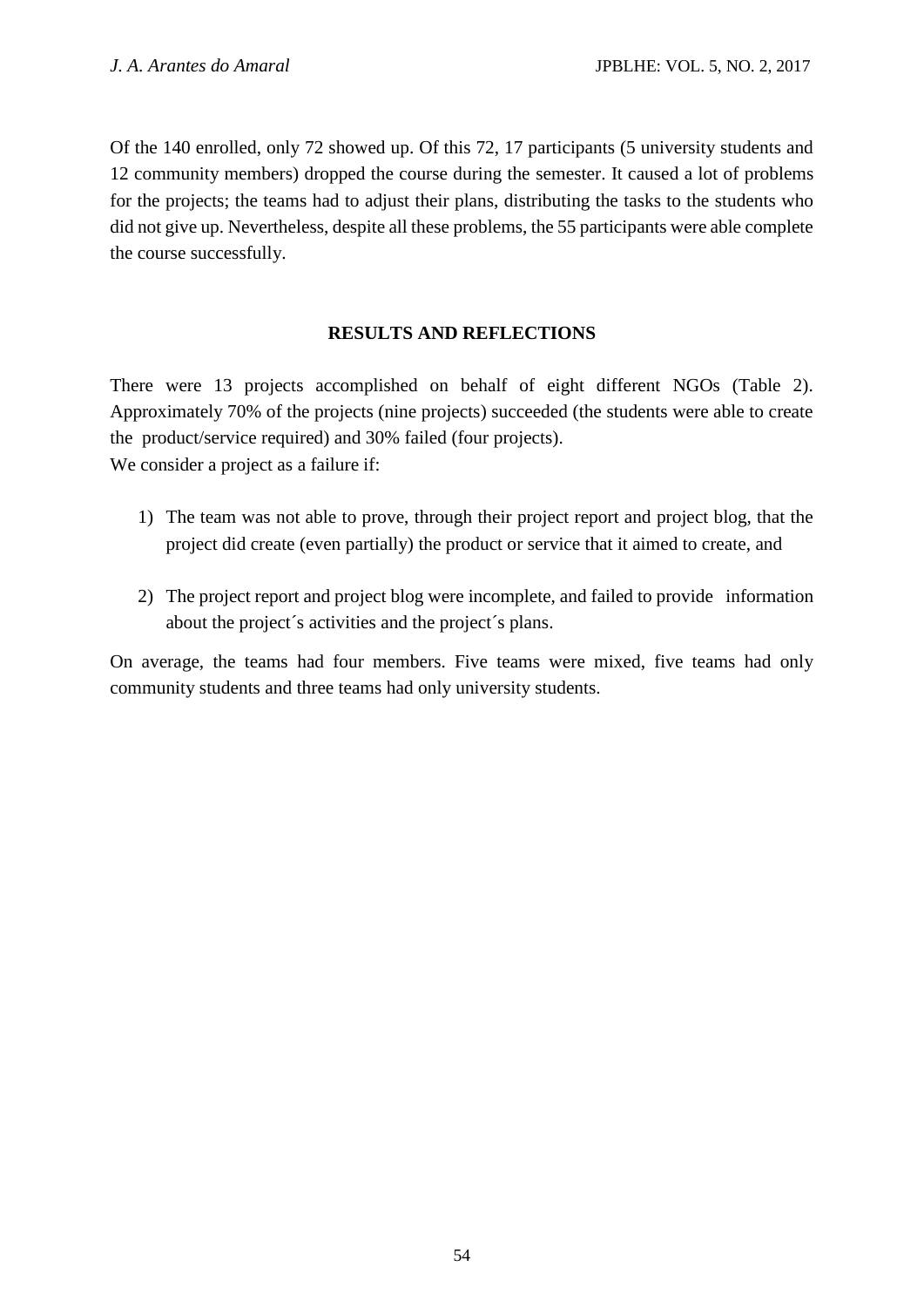| No.                                        | <b>Project Description</b>                                                                                                                                                                                                                                                                                                                               | Project's client                                                                                                                                                                                                                                                                                                                                                                                                                                                                                          | Team members                                                                                                                                                                                                                                            | Results                                                                                    |
|--------------------------------------------|----------------------------------------------------------------------------------------------------------------------------------------------------------------------------------------------------------------------------------------------------------------------------------------------------------------------------------------------------------|-----------------------------------------------------------------------------------------------------------------------------------------------------------------------------------------------------------------------------------------------------------------------------------------------------------------------------------------------------------------------------------------------------------------------------------------------------------------------------------------------------------|---------------------------------------------------------------------------------------------------------------------------------------------------------------------------------------------------------------------------------------------------------|--------------------------------------------------------------------------------------------|
| $\mathbf{1}$                               | Donate clothes                                                                                                                                                                                                                                                                                                                                           | Institute "Future Herds"                                                                                                                                                                                                                                                                                                                                                                                                                                                                                  | 4 community students                                                                                                                                                                                                                                    | <b>Success</b>                                                                             |
|                                            |                                                                                                                                                                                                                                                                                                                                                          | (an NGO that helps children victims                                                                                                                                                                                                                                                                                                                                                                                                                                                                       |                                                                                                                                                                                                                                                         |                                                                                            |
|                                            |                                                                                                                                                                                                                                                                                                                                                          | of sexual abuse)                                                                                                                                                                                                                                                                                                                                                                                                                                                                                          |                                                                                                                                                                                                                                                         |                                                                                            |
| $\overline{2}$                             | Obtain 100 kg of                                                                                                                                                                                                                                                                                                                                         | Claretianos                                                                                                                                                                                                                                                                                                                                                                                                                                                                                               | 4 university students                                                                                                                                                                                                                                   | Failure                                                                                    |
|                                            | food                                                                                                                                                                                                                                                                                                                                                     | (an NGO that helps children of poor                                                                                                                                                                                                                                                                                                                                                                                                                                                                       | and 2 community                                                                                                                                                                                                                                         |                                                                                            |
|                                            |                                                                                                                                                                                                                                                                                                                                                          | families)                                                                                                                                                                                                                                                                                                                                                                                                                                                                                                 | students                                                                                                                                                                                                                                                |                                                                                            |
| 3                                          | Create an                                                                                                                                                                                                                                                                                                                                                | Care home, "Love and Hope"                                                                                                                                                                                                                                                                                                                                                                                                                                                                                | 4 university students                                                                                                                                                                                                                                   | <b>Success</b>                                                                             |
|                                            | architecture project                                                                                                                                                                                                                                                                                                                                     | (an NGO that helps children with                                                                                                                                                                                                                                                                                                                                                                                                                                                                          | and 2 community                                                                                                                                                                                                                                         |                                                                                            |
|                                            |                                                                                                                                                                                                                                                                                                                                                          | cancer)                                                                                                                                                                                                                                                                                                                                                                                                                                                                                                   | students                                                                                                                                                                                                                                                |                                                                                            |
| $\overline{4}$                             | Obtain 100 towels                                                                                                                                                                                                                                                                                                                                        | Spirits association, "Pathways to the                                                                                                                                                                                                                                                                                                                                                                                                                                                                     | 2 university students                                                                                                                                                                                                                                   | <b>Success</b>                                                                             |
|                                            |                                                                                                                                                                                                                                                                                                                                                          | truth"                                                                                                                                                                                                                                                                                                                                                                                                                                                                                                    | and 2 community                                                                                                                                                                                                                                         |                                                                                            |
|                                            |                                                                                                                                                                                                                                                                                                                                                          | (an NGO that give educational                                                                                                                                                                                                                                                                                                                                                                                                                                                                             | students                                                                                                                                                                                                                                                |                                                                                            |
|                                            |                                                                                                                                                                                                                                                                                                                                                          | opportunities to children from poor                                                                                                                                                                                                                                                                                                                                                                                                                                                                       |                                                                                                                                                                                                                                                         |                                                                                            |
|                                            |                                                                                                                                                                                                                                                                                                                                                          | families)                                                                                                                                                                                                                                                                                                                                                                                                                                                                                                 |                                                                                                                                                                                                                                                         |                                                                                            |
| $\overline{5}$                             | Develop a pictures                                                                                                                                                                                                                                                                                                                                       | Institute, "Making History"                                                                                                                                                                                                                                                                                                                                                                                                                                                                               | 4 community students                                                                                                                                                                                                                                    | Success                                                                                    |
|                                            | database                                                                                                                                                                                                                                                                                                                                                 | (an NGO that helps orphanages)                                                                                                                                                                                                                                                                                                                                                                                                                                                                            |                                                                                                                                                                                                                                                         |                                                                                            |
| 6                                          | Obtain 200 books                                                                                                                                                                                                                                                                                                                                         | Institute, "Future Herds"                                                                                                                                                                                                                                                                                                                                                                                                                                                                                 | 3 community students                                                                                                                                                                                                                                    | <b>Success</b>                                                                             |
|                                            | for children                                                                                                                                                                                                                                                                                                                                             | (an NGO that helps children victim                                                                                                                                                                                                                                                                                                                                                                                                                                                                        |                                                                                                                                                                                                                                                         |                                                                                            |
|                                            |                                                                                                                                                                                                                                                                                                                                                          |                                                                                                                                                                                                                                                                                                                                                                                                                                                                                                           |                                                                                                                                                                                                                                                         |                                                                                            |
|                                            |                                                                                                                                                                                                                                                                                                                                                          |                                                                                                                                                                                                                                                                                                                                                                                                                                                                                                           |                                                                                                                                                                                                                                                         |                                                                                            |
|                                            |                                                                                                                                                                                                                                                                                                                                                          |                                                                                                                                                                                                                                                                                                                                                                                                                                                                                                           |                                                                                                                                                                                                                                                         |                                                                                            |
|                                            |                                                                                                                                                                                                                                                                                                                                                          |                                                                                                                                                                                                                                                                                                                                                                                                                                                                                                           |                                                                                                                                                                                                                                                         |                                                                                            |
|                                            |                                                                                                                                                                                                                                                                                                                                                          |                                                                                                                                                                                                                                                                                                                                                                                                                                                                                                           |                                                                                                                                                                                                                                                         |                                                                                            |
|                                            |                                                                                                                                                                                                                                                                                                                                                          |                                                                                                                                                                                                                                                                                                                                                                                                                                                                                                           |                                                                                                                                                                                                                                                         |                                                                                            |
|                                            |                                                                                                                                                                                                                                                                                                                                                          |                                                                                                                                                                                                                                                                                                                                                                                                                                                                                                           |                                                                                                                                                                                                                                                         |                                                                                            |
|                                            |                                                                                                                                                                                                                                                                                                                                                          |                                                                                                                                                                                                                                                                                                                                                                                                                                                                                                           |                                                                                                                                                                                                                                                         |                                                                                            |
|                                            |                                                                                                                                                                                                                                                                                                                                                          |                                                                                                                                                                                                                                                                                                                                                                                                                                                                                                           |                                                                                                                                                                                                                                                         |                                                                                            |
|                                            |                                                                                                                                                                                                                                                                                                                                                          |                                                                                                                                                                                                                                                                                                                                                                                                                                                                                                           |                                                                                                                                                                                                                                                         |                                                                                            |
|                                            |                                                                                                                                                                                                                                                                                                                                                          |                                                                                                                                                                                                                                                                                                                                                                                                                                                                                                           |                                                                                                                                                                                                                                                         |                                                                                            |
|                                            |                                                                                                                                                                                                                                                                                                                                                          |                                                                                                                                                                                                                                                                                                                                                                                                                                                                                                           |                                                                                                                                                                                                                                                         |                                                                                            |
|                                            |                                                                                                                                                                                                                                                                                                                                                          |                                                                                                                                                                                                                                                                                                                                                                                                                                                                                                           |                                                                                                                                                                                                                                                         |                                                                                            |
|                                            |                                                                                                                                                                                                                                                                                                                                                          |                                                                                                                                                                                                                                                                                                                                                                                                                                                                                                           |                                                                                                                                                                                                                                                         |                                                                                            |
|                                            |                                                                                                                                                                                                                                                                                                                                                          |                                                                                                                                                                                                                                                                                                                                                                                                                                                                                                           |                                                                                                                                                                                                                                                         |                                                                                            |
|                                            |                                                                                                                                                                                                                                                                                                                                                          |                                                                                                                                                                                                                                                                                                                                                                                                                                                                                                           |                                                                                                                                                                                                                                                         |                                                                                            |
|                                            |                                                                                                                                                                                                                                                                                                                                                          |                                                                                                                                                                                                                                                                                                                                                                                                                                                                                                           |                                                                                                                                                                                                                                                         |                                                                                            |
|                                            |                                                                                                                                                                                                                                                                                                                                                          |                                                                                                                                                                                                                                                                                                                                                                                                                                                                                                           |                                                                                                                                                                                                                                                         |                                                                                            |
|                                            |                                                                                                                                                                                                                                                                                                                                                          |                                                                                                                                                                                                                                                                                                                                                                                                                                                                                                           |                                                                                                                                                                                                                                                         |                                                                                            |
|                                            |                                                                                                                                                                                                                                                                                                                                                          |                                                                                                                                                                                                                                                                                                                                                                                                                                                                                                           |                                                                                                                                                                                                                                                         |                                                                                            |
|                                            |                                                                                                                                                                                                                                                                                                                                                          |                                                                                                                                                                                                                                                                                                                                                                                                                                                                                                           |                                                                                                                                                                                                                                                         |                                                                                            |
|                                            |                                                                                                                                                                                                                                                                                                                                                          |                                                                                                                                                                                                                                                                                                                                                                                                                                                                                                           | student                                                                                                                                                                                                                                                 |                                                                                            |
| 13                                         | Promote                                                                                                                                                                                                                                                                                                                                                  | "Claretianos"                                                                                                                                                                                                                                                                                                                                                                                                                                                                                             |                                                                                                                                                                                                                                                         | Failure                                                                                    |
|                                            |                                                                                                                                                                                                                                                                                                                                                          |                                                                                                                                                                                                                                                                                                                                                                                                                                                                                                           |                                                                                                                                                                                                                                                         |                                                                                            |
|                                            |                                                                                                                                                                                                                                                                                                                                                          |                                                                                                                                                                                                                                                                                                                                                                                                                                                                                                           |                                                                                                                                                                                                                                                         |                                                                                            |
| $\overline{7}$<br>8<br>9<br>10<br>11<br>12 | Creation of a<br>database<br>Promote<br>recreational<br>activity to the<br>children<br>Obtain 300 books<br>and 200 toys for<br>children<br>Create eight<br>twelve-minute<br>video<br>documentaries<br>about the NGOs<br>involved in the<br>course<br>Promote a short<br>tour with elderly<br>Create a<br>hydroponic garden<br>storytelling<br>activities | of sexual abuse)<br>Association, "Have a better life"<br>(an NGO that helps children of poor<br>families)<br>Care Home, "Love and Hope"<br>(an NGO that helps children with<br>cancer)<br>"Claretianos"<br>(an NGO that helps children of poor<br>families)<br>Professor and the eight NGOs<br>"Spirits assistance association"<br>(an NGO that helps elders)<br>"Japanese-Brazilian Association"<br>(an NGO that helps children of poor<br>families)<br>(an NGO that helps children of poor<br>families) | 3 university students<br>and 3 community<br>students<br>3 university students<br>1 university student<br>and 2 community<br>student<br>2 university students<br>3 community students<br>1 university student<br>and 1 community<br>5 community students | <b>Success</b><br><b>Success</b><br><b>Success</b><br>Failure<br><b>Success</b><br>Failure |

# Table 2. Projects' overview

All of the projects that failed had similar problems (Figure 1): team member dropouts, scheduling conflict (the team members had difficulty synchronizing their different schedules) and lack of commitment (team members doing less than that they were supposed to do in the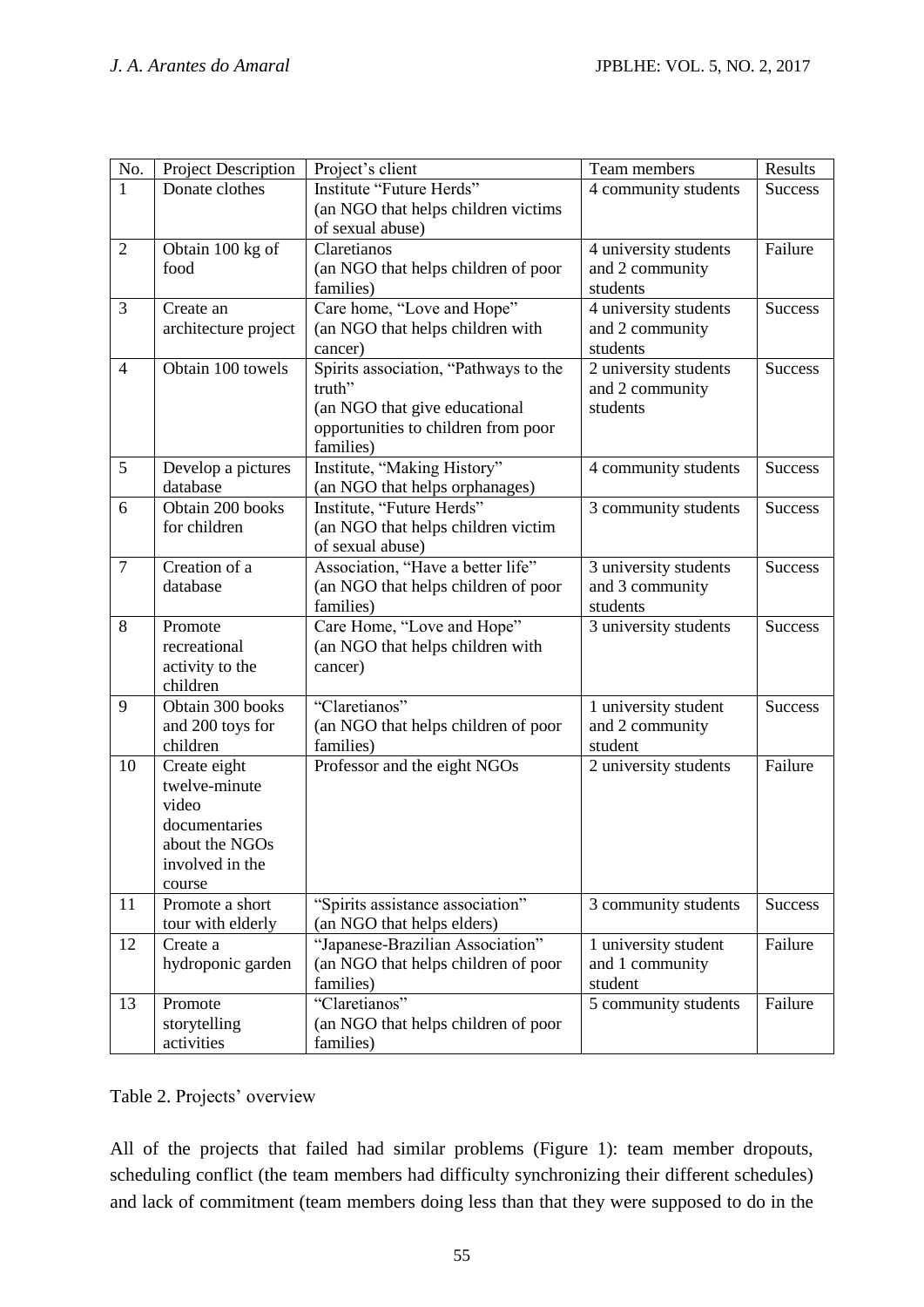projects). Three teams pointed out that they had problems with getting support from NGOs (all of them reported communication problems). One group reported conflicts among the team members and one group reported failure in implementing their fundraising strategy.



Figure 1. The main reasons stated by the students as responsible for the projects' failures.

All of the teams that succeeded (nine teams) mentioned that the team commitment to the project was the main reason for the success (Figure 2). Eight teams also stressed that the use of project management techniques contributed to their success. Four groups highlighted the importance of the NGO support to the project, two groups reported that the group worked in harmony without conflicts—and one group reported that the project management background of team members also contributed.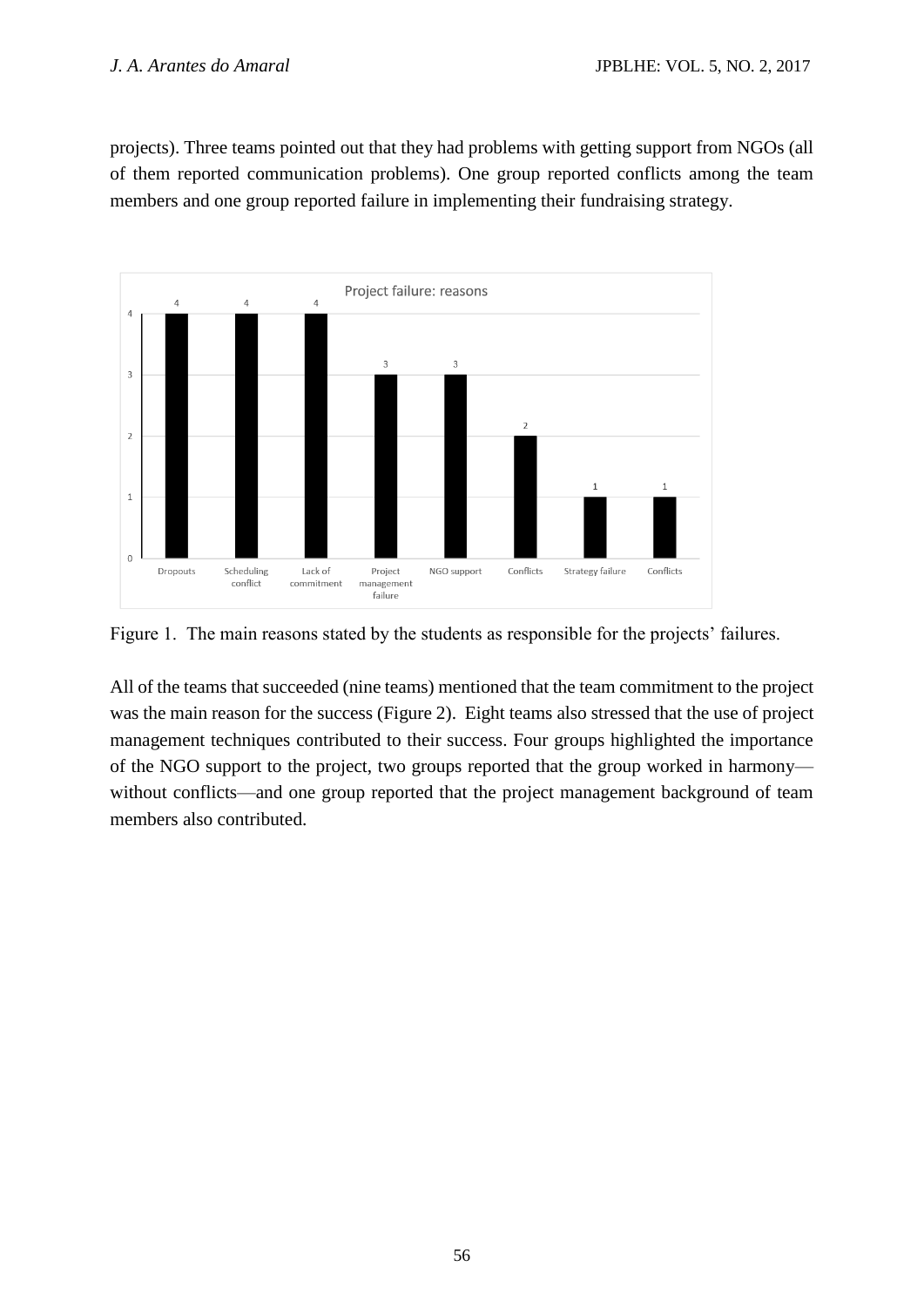

Figure 2. The main reasons stated by the students as responsible for the projects' success.

Based on the CMD, we can say that we spent about 10 hours writing the course proposal and completing the required forms, 5 hours obtaining the necessary approvals and signatures, 10 hours creating the course website and personal pages for all the students, 5 hours talking to our institutional partners (the NGOs that offered the project´s themes) explaining to them the characteristics of this specific course, 5 hours writing emails inviting the community members to participate, 10 hours answering, by email, the questions the community members had about the course, 15 hours managing the problems created by the dropouts, 7 hours solving the problems created by the strike and 5 hours creating the course certificates. In short we spent around 72 hours (more than the double of hours of the course itself) simply dealing with issues related to the organization and management of the course.

Therefore, we can say the creation of the ELE was time-consuming and stressful. In parallel to this extension course, the professor also had to teach regular courses. Teaching an extracurricular course like this one increased his workload and stress, impacting negatively on his motivation with the course (Figure 3, "Professor fatigue and stress" loop). Having teacher assistants would alleviate his burden; however, the university was not able to provide any assistants.

In addition to that, the strike of the administrative staff, described previously, also contributed to the increase in the professor's stress (Figure 3, "Insufficient support" loop).

This analysis led us to our first finding: 1) free-of-charge extension courses can be much more challenging to manage than traditional courses once the workload of the professors involved can be substantially higher than in similar regular courses.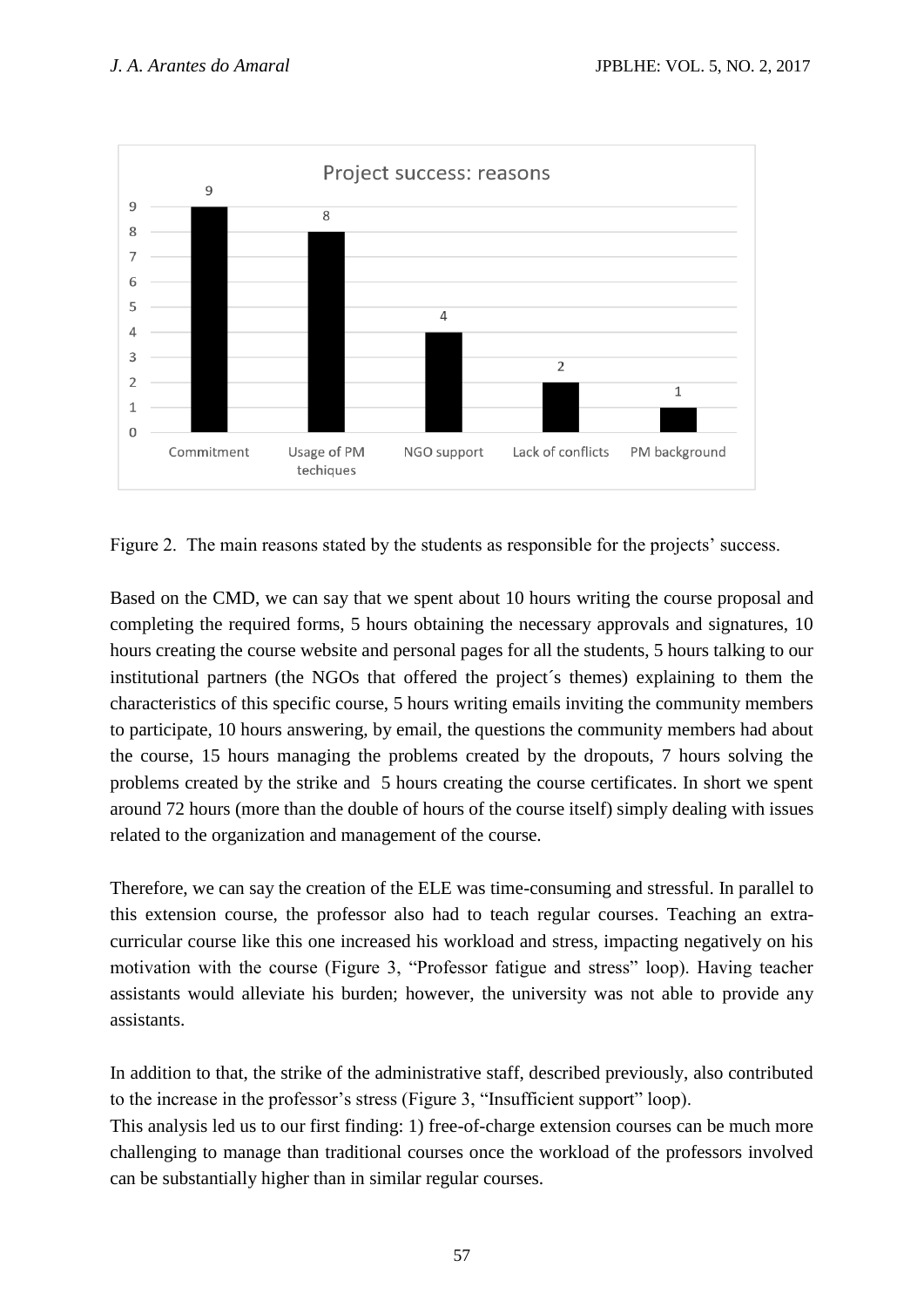Analyzing the main reasons the students identified as responsible for the success of their projects -- commitment and usage of project management techniques, Figure 2 -- we can say that the professor's actions to create an enjoyable learning environment worked, leading to an increase in motivation for both the professor and the participant. (Figure 3, "Creating ELE" loop). As the team members became more motivated with the course, they also became more committed to the projects; they worked harder in order to achieve the project goals (Figure 3, "Getting motivated" loop). For many of the teams, the efforts paid off. Week after week the project advanced, and the team members were able to achieve the intermediate goals as planned. Achieving the goals motivated them to work even harder, leading to new achievements, which increased their enthusiasm and participation in the course's activities, making the learning environment even more enjoyable (Figure 3, "Enhancing ELE").

This analysis and the high project success (70%) rate led us to our second finding: the use of project-based learning techniques in extension courses can be very effective.

However, as the teams worked harder, the fatigue also increased. The fatigue led to a decrease in motivation of some team members with the course. These team members became less and less committed to the projects as the weeks passed. Each week at least one student dropped out  $-17$  in total, by the end of the course. The analysis of the project reports suggests that the number of dropouts was the main cause of project failures (Figure 1). We suspected that the people who left the course were those more interested in obtaining the course certificate (or getting the HCA, in the case of the university students) than in learning about project management techniques and/or work on social projects. When one student left the course, the burden increased for those who remained, leading to a decrease in the project achievements (Figure 3, "Leaving the course" loop). In one project (Project 12, Table 2) three students left the group of five, which led to the failure of the project.

This analysis led us to our third finding: problems are created when the students drop out of the course.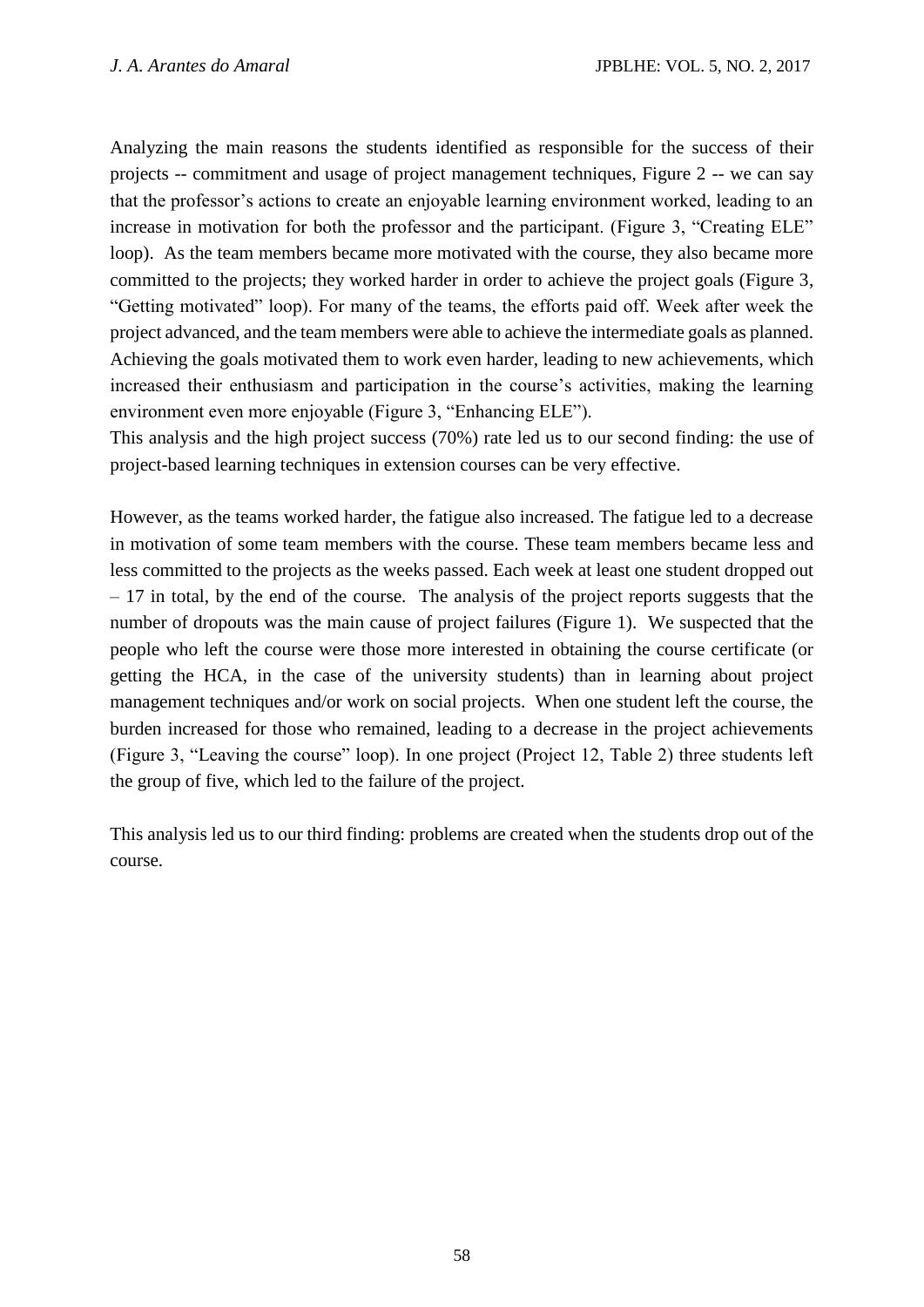

Figure 3. The dynamics present during the development of the course, based on Arantes do Amaral & Gonçalves (2015).

#### **FINAL REMARKS**

Concluding, we can say that that this free-of-charge extension university course was much more challenging to manage than the university's regular courses. The professor had to deal with a lot of bureaucracy just to get the university's approval. More than that, the professor was also responsible for inviting people to participate, to manage the enrollment, to create the learning environment, to deal with the problems caused by the dropouts and, at the end of the course, to create course certificates. The professor's workload was substantially higher than the workload required in regular courses. In addition to that, offering this course did not provide any academic benefit to the professor, only peer recognition. We guess that this explains why only very few professors are willing to offer this kind of course in Brazilian public universities.

However, we think that a course with these characteristics can provide a very rich educational experience to all participants. The use of PBL techniques was very effective and there was intense knowledge-sharing among the university students and community members. More than that, the projects provided benefits to NGOs and to the people they assisted. We hope this case study can be helpful to the PBL community.